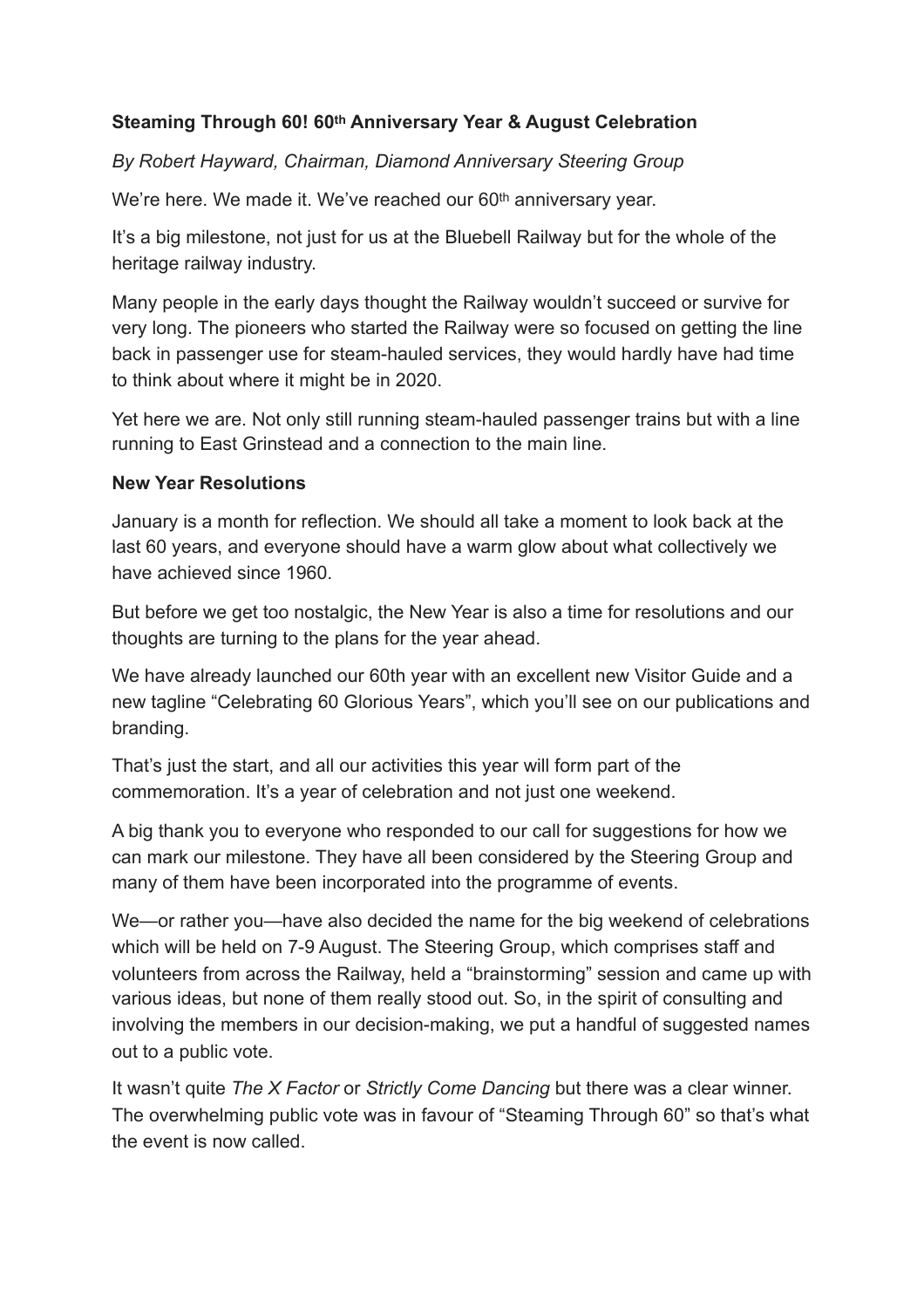It seems to me to sum up everything about this year: we still run steam trains as the pioneers planned, and we are still on a journey with the 60<sup>th</sup> year a stopping-off point on the route of railway preservation rather than a final destination.

## **Here Comes the Weekend**

So what about the event itself? As mentioned, it will be over three days in August.

Friday 7 August marks the exact 60 years since the line re-opened as a standard gauge steam-hauled passenger heritage railway on 7 Aug., 1960. We've achieved so much since then, and we have a lot to celebrate. The celebrations will continue on Saturday 8 August and Sunday 9 August.

There'll be plenty to see and do for everyone from railway enthusiasts to tourists, from families to first-time visitors. We're encouraging people to come for more than one day, preferably on all three days because we think that there will be too much to do in one day.

We'll be showcasing:

- Each of our four stations
- The different railway activities at the stations
- The projects we are working on
- Our aspirations for the years ahead

In essence, this event is about the past, present, and future of railway preservation.

It's also about you—staff, members, and volunteers. We'll be using the weekend to tell the wider world about the fantastic contribution you all make to the success of the Bluebell Railway and also excite new volunteers.

There will be music, food and drink, locos, carriages, displays, activities, films—a big birthday bash.

### **Best of the Bluebell**

The operational timetable for the weekend is still in the planning stage, but we can say now that we'll be running locomotives and carriages dating from the 1890s to the 1960s. It'll be the '"Best of the Bluebell" on display.

Those of you who have attended previous "decadian" events at the Railway will recognise some of the successful features of past celebrations. This time, we can do something we haven't been able to do before: we'll be running trains and activities into the evenings on Friday and Saturday, including a music festival at Horsted Keynes.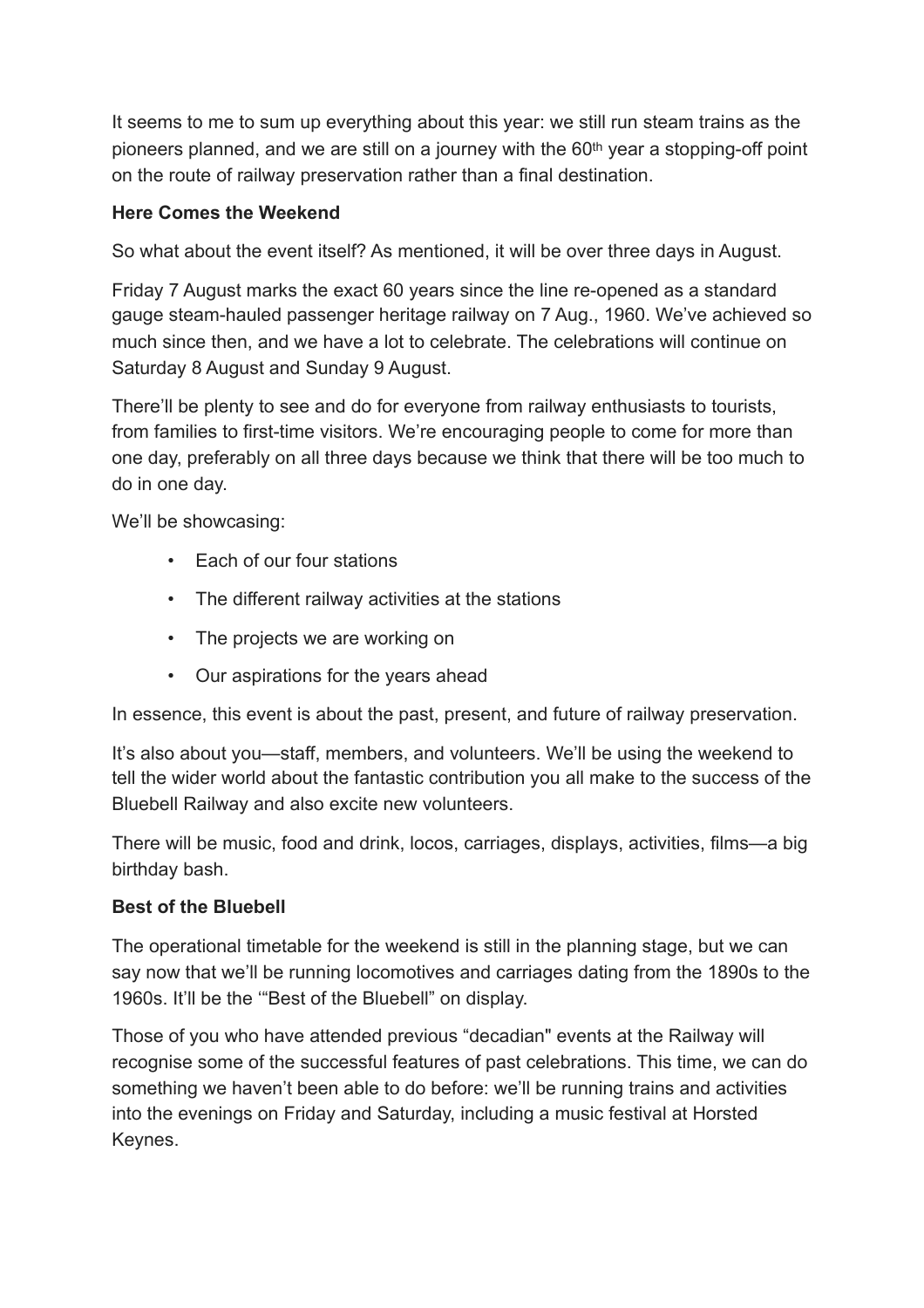The evening services will connect to the main line timetable at East Grinstead to allow visitors to get home by train after the event. That's something we can do only because of your hard work and dedication in allowing us to reach East Grinstead in 2013.

## **New Attractions & Passport to Success**

Our 60th year also gives us a chance to introduce some new features to attract people who may have visited us in the past but not been back for a while. They include miniature railway rides at Kingscote around the edge of the play area, which should be running later this year.

We'll also be launching a "60 Things to See and Do" Bluebell Passport for the year. This is aimed at children (although we suspect many adults will also be taking part!) with a sticker or reward for ticking activities off the list.

There'll also be special fun activities for visitors during "Steaming Through 60" which will take them from station to station up and down the line.

# **Your Railway Needs You!**

As you can imagine, the weekend will need a lot of people to make it a success. There are many roles that need to be filled, such as greeting and directing visitors, supervising activities, running display stands, car park marshals, and on-train guides, as well as all our normal duties such as train crew, platform staff, and signalling.

We need your help. We have more than 10,000 members and about 750 working volunteers. If each of you dedicated a small part of that weekend to helping out, you would all be contributing to the overall success of the 60<sup>th</sup> anniversary celebrations as well as being part of the Railway's history.

Whether you've been here for 60 years or have just joined, whether you're a regular volunteer or occasional visitor, there's a job for you.

If you would like to be involved, please contact Don Brewer either by email [don.brewer@bluebell-railway.co.uk](mailto:don.brewer@bluebell-railway.co.uk) or phone 01825 724893 with details of your availability and what role you would like to carry out.

## **Saving the best until last**

The finale of the weekend celebrations will be a cavalcade at Horsted Keynes on the Sunday afternoon. We'll be proudly showing off the Railway's locos and displaying 60 years of our achievement in railway preservation.

It'll be a spectacular sight and one not to be missed.

I'll provide regular updates throughout the year but for now make sure you:

• Save the date